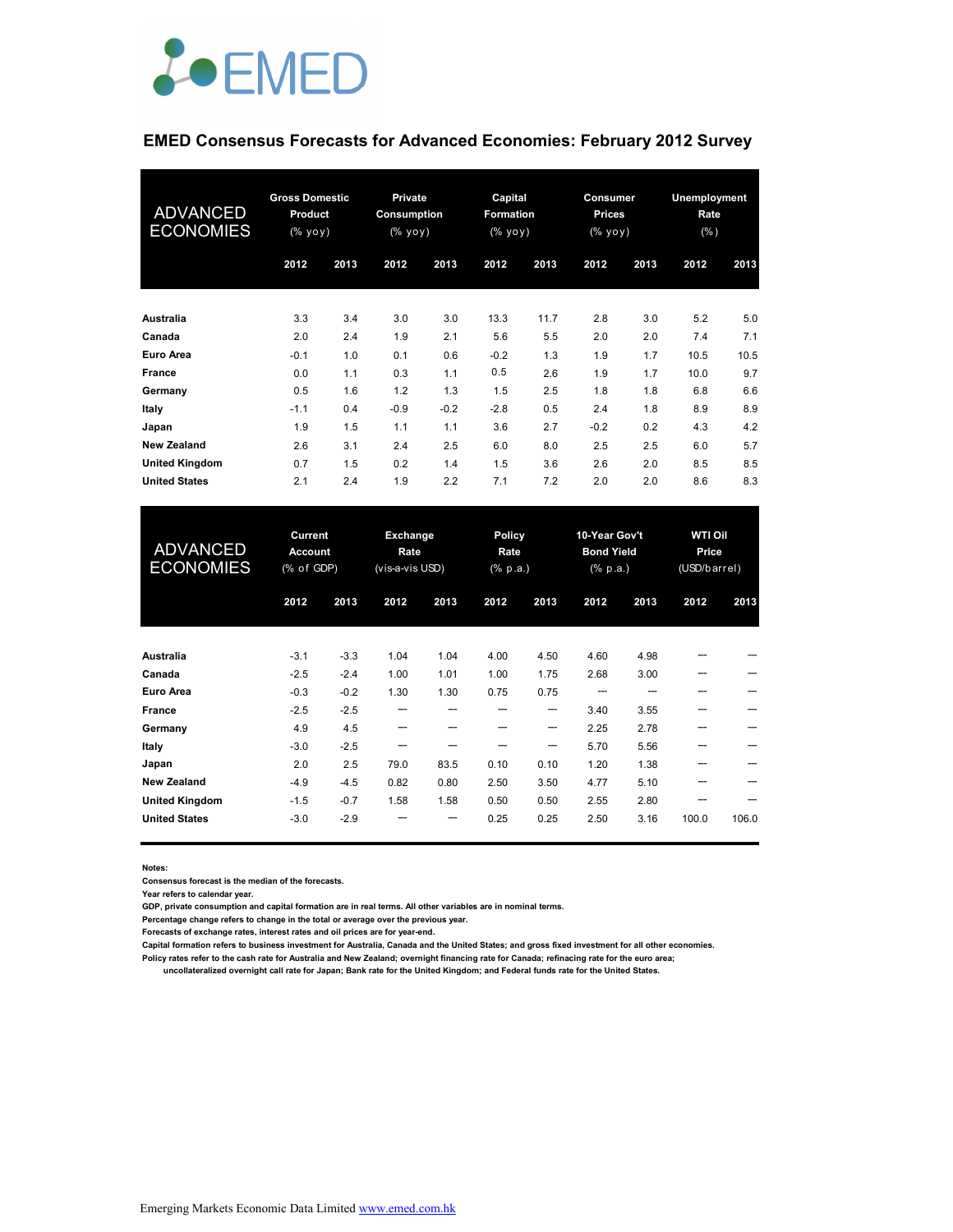

#### **EMED Consensus Forecasts for Emerging Markets: February 2012 Survey**

| <b>EMERGING</b><br><b>MARKETS</b> | <b>Gross Domestic</b><br><b>Product</b><br>$(\%$ yoy) |      | <b>Private</b><br>Consumption<br>(% |      | Fixed<br>Investment<br>(% yoy) |      | Consumer<br><b>Prices</b><br>$(% \mathsf{Y}\cup \mathsf{Y})$ (% $\mathsf{Y}\cup \mathsf{Y}$ |      | Unemployment<br>Rate<br>(% ) |      |
|-----------------------------------|-------------------------------------------------------|------|-------------------------------------|------|--------------------------------|------|---------------------------------------------------------------------------------------------|------|------------------------------|------|
|                                   | 2012                                                  | 2013 | 2012                                | 2013 | 2012                           | 2013 | 2012                                                                                        | 2013 | 2012                         | 2013 |
| <b>Brazil</b>                     | 3.2                                                   | 4.2  | 4.0                                 | 5.1  | 5.0                            | 7.8  | 5.5                                                                                         | 5.0  | 6.0                          | 6.0  |
| China                             | 8.3                                                   | 8.5  | 9.5                                 | 9.0  | 10.2                           | 9.5  | 3.5                                                                                         | 4.0  | 4.1                          | 4.2  |
| <b>Hong Kong</b>                  | 3.1                                                   | 4.4  | 3.9                                 | 4.4  | 4.0                            | 5.0  | 4.0                                                                                         | 3.8  | 3.9                          | 3.8  |
| India                             | 7.1                                                   | 7.7  | 7.2                                 | 7.5  | 7.2                            | 10.0 | 7.2                                                                                         | 7.0  | $---$                        | ---  |
| Indonesia                         | 6.0                                                   | 6.5  | 4.9                                 | 5.2  | 8.5                            | 9.1  | 5.0                                                                                         | 5.4  | 6.9                          | 6.7  |
| <b>Malaysia</b>                   | 4.1                                                   | 5.1  | 5.6                                 | 5.5  | 6.4                            | 6.7  | 2.6                                                                                         | 2.8  | 3.2                          | 3.2  |
| <b>Philippines</b>                | 4.2                                                   | 4.7  | 4.6                                 | 5.0  | 5.5                            | 6.1  | 3.7                                                                                         | 4.4  | 7.1                          | 7.1  |
| <b>Russia</b>                     | 3.5                                                   | 4.0  | 4.5                                 | 4.6  | 4.9                            | 6.0  | 6.4                                                                                         | 6.5  | 6.4                          | 6.2  |
| Singapore                         | 3.0                                                   | 4.5  | 4.3                                 | 4.8  | 3.3                            | 5.4  | 3.0                                                                                         | 3.0  | 2.2                          | 2.2  |
| South Korea                       | 3.5                                                   | 4.1  | 3.0                                 | 3.3  | 3.8                            | 4.4  | 3.1                                                                                         | 3.0  | 3.3                          | 3.3  |
| Taiwan                            | 3.0                                                   | 4.4  | 2.6                                 | 3.0  | 1.3                            | 3.5  | 1.2                                                                                         | 1.5  | 4.6                          | 4.4  |
| <b>Thailand</b>                   | 4.2                                                   | 4.6  | 3.6                                 | 4.0  | 6.9                            | 6.0  | 3.4                                                                                         | 3.1  | 1.0                          | 1.0  |

| <b>EMERGING</b><br><b>MARKETS</b> |      | Money<br>Supply M2<br>(% yoy) |      |      |      | <b>Merchandise</b><br><b>Exports</b><br>(% yoy) |        | <b>Merchandise</b><br>Imports<br>(% yoy) |      | Current<br><b>Account</b><br>(% of GDP) |  | Exchange<br>Rate<br>(vis-a-vis USD) |
|-----------------------------------|------|-------------------------------|------|------|------|-------------------------------------------------|--------|------------------------------------------|------|-----------------------------------------|--|-------------------------------------|
|                                   | 2012 | 2013                          | 2012 | 2013 | 2012 | 2013                                            | 2012   | 2013                                     | 2012 | 2013                                    |  |                                     |
| <b>Brazil</b>                     | 14.5 | 13.9                          | 4.6  | 8.1  | 7.6  | 11.8                                            | $-2.7$ | $-2.9$                                   | 1.75 | 1.75                                    |  |                                     |
| China                             | 14.0 | 14.3                          | 9.8  | 14.0 | 12.8 | 16.5                                            | 2.9    | 2.5                                      | 6.15 | 5.98                                    |  |                                     |
| <b>Hong Kong</b>                  | 7.2  | 8.6                           | 3.8  | 7.8  | 4.2  | 8.0                                             | 6.0    | 6.5                                      | 7.80 | 7.80                                    |  |                                     |
| India                             | 16.1 | 17.4                          | 12.0 | 13.0 | 12.0 | 12.0                                            | $-3.0$ | $-2.7$                                   | 50.0 | 47.7                                    |  |                                     |
| Indonesia                         | 15.0 | 15.2                          | 8.9  | 14.5 | 12.0 | 17.0                                            | 0.3    | $-0.2$                                   | 8795 | 8754                                    |  |                                     |
| <b>Malaysia</b>                   | 10.0 | 10.5                          | 5.8  | 8.5  | 6.4  | 9.0                                             | 10.8   | 10.5                                     | 3.00 | 2.95                                    |  |                                     |
| <b>Philippines</b>                | 11.5 | 12.0                          | 5.0  | 6.6  | 5.0  | 6.7                                             | 3.0    | 3.0                                      | 42.0 | 42.0                                    |  |                                     |
| <b>Russia</b>                     | 17.3 | 17.9                          | 4.0  | 5.0  | 9.0  | 11.0                                            | 3.4    | 2.2                                      | 30.7 | 30.0                                    |  |                                     |
| Singapore                         | 8.3  | 11.0                          | 3.5  | 8.1  | 5.6  | 8.5                                             | 16.8   | 16.9                                     | 1.24 | 1.20                                    |  |                                     |
| South Korea                       | 6.7  | 7.0                           | 7.1  | 10.0 | 7.1  | 10.6                                            | 1.9    | 1.8                                      | 1100 | 1033                                    |  |                                     |
| Taiwan                            | 6.0  | 5.6                           | 4.6  | 7.7  | 4.5  | 8.0                                             | 6.9    | 6.8                                      | 30.0 | 29.6                                    |  |                                     |
| <b>Thailand</b>                   | 10.3 | 9.7                           | 7.0  | 10.5 | 7.7  | 8.8                                             | 2.6    | 2.0                                      | 30.5 | 30.5                                    |  |                                     |

**Notes:** 

**Consensus forecast is the median of the forecasts.**

**Year refers to calendar year except for India for which fiscal year (April to March) is used.**

**GDP, private consumption and fixed investment are in real terms. All other variables are in nominal terms.**

**Percentage change refers to change in the total or average over the previous year, except for money supply growth which is based on year-end figures.**

**Forecasts of exchange rates and interest rates are for year-end.**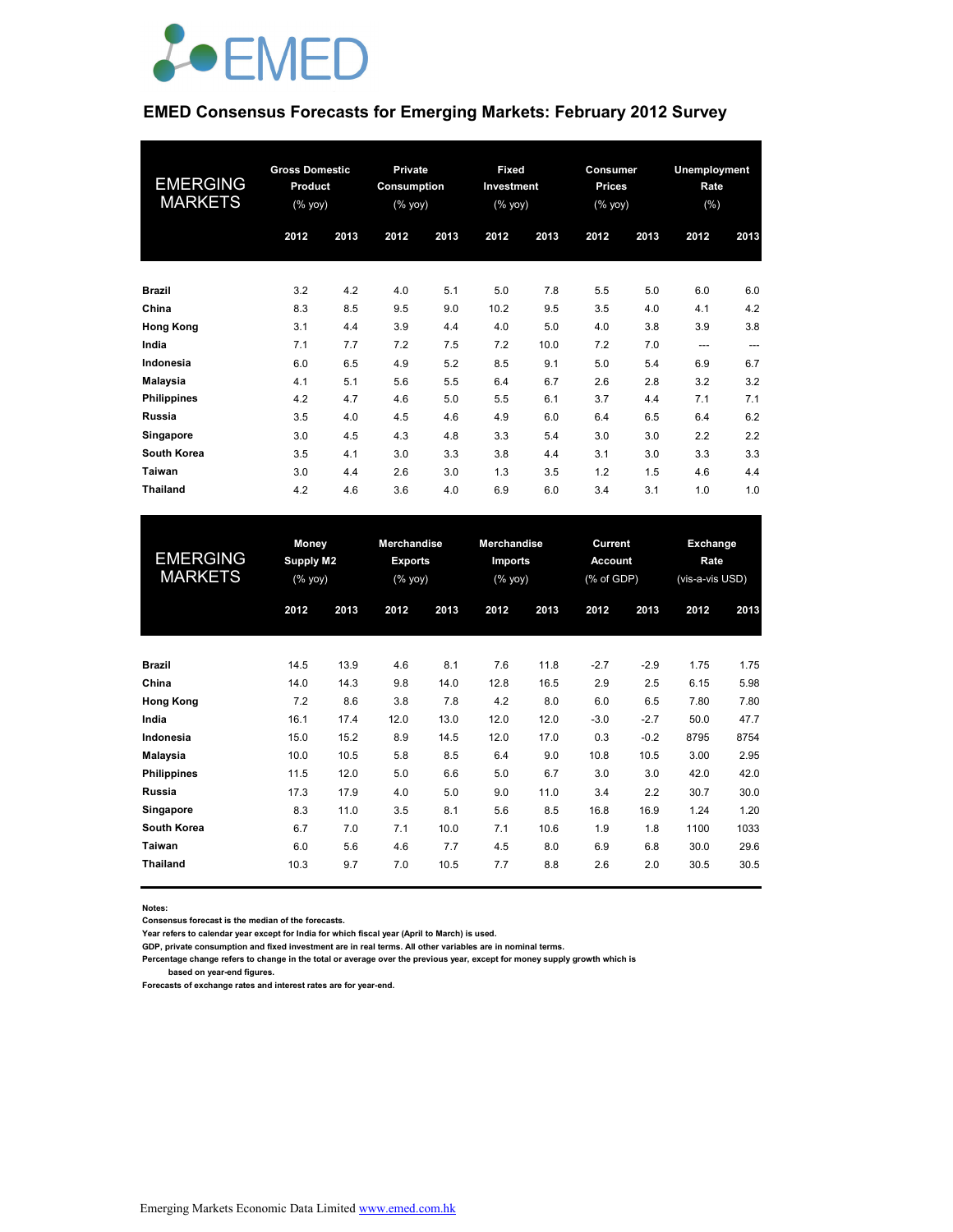

## **EMED Consensus Forecasts for the United States: February 2012 Survey**

| <b>UNITED STATES</b>                                    | <b>Gross Domestic</b><br>Product<br>$(% \mathsf{Y}\rightarrow \mathsf{Y})$ |             | Consumer<br><b>Prices</b><br>$(% \mathsf{Y}^{\prime }\mathsf{Y}^{\prime }\mathsf{Y}^{\prime })$ |             | <b>UNITED STATES</b>                                      | <b>Gross Domestic</b><br>Product<br>(% yoy) |            | Consumer<br>Prices<br>(% yoy) |            |
|---------------------------------------------------------|----------------------------------------------------------------------------|-------------|-------------------------------------------------------------------------------------------------|-------------|-----------------------------------------------------------|---------------------------------------------|------------|-------------------------------|------------|
|                                                         | 2012                                                                       | 2013        | 2012                                                                                            | 2013        |                                                           | 2012                                        | 2013       | 2012                          | 2013       |
|                                                         |                                                                            |             |                                                                                                 |             |                                                           |                                             |            |                               |            |
| <b>ABN Amro</b>                                         | 2.1                                                                        | 2.3         | 1.7                                                                                             | 1.6         | <b>Kiel Economics</b>                                     | 1.9                                         | 2.2        | 2.7                           | 2.8        |
| <b>Action Economics</b>                                 | 2.5                                                                        | 3.4         | 2.4                                                                                             | 3.1         | <b>Mesirow Financial</b>                                  | 2.3                                         | 2.6        | 1.6                           | 1.9        |
| <b>AIB Global Treasury</b>                              | 2.5                                                                        | 2.5         | 2.4                                                                                             | 2.2         | <b>Mizuho Securities</b>                                  | 1.3                                         | n.a.       | 1.8                           | n.a.       |
| <b>Allianz</b><br><b>Bank of Ireland</b>                | 1.9<br>2.2                                                                 | n.a.        | 1.9<br>2.1                                                                                      | n.a.        | <b>Moody's Analytics</b>                                  | 2.6<br>2.7                                  | 3.3<br>3.4 | 2.1<br>2.3                    | 2.2<br>2.7 |
| <b>Barclays Capital</b>                                 | 2.5                                                                        | n.a.<br>2.5 | 2.2                                                                                             | n.a.<br>2.7 | Morgan Keegan<br><b>Mortgage Bankers Association</b>      | 1.8                                         | 2.3        | 2.0                           | 2.0        |
| <b>BayernLB</b>                                         | 1.8                                                                        | 2.0         | 2.0                                                                                             | 2.2         | <b>NAR</b>                                                | 2.6                                         | 3.2        | 2.2                           | n.a.       |
| <b>BBVA</b>                                             | 2.3                                                                        | 2.2         | 2.3                                                                                             | 2.3         | <b>National Bank of Canada</b>                            | 2.5                                         | 2.5        | 1.9                           | 2.3        |
| <b>Berenberg Capital Markets</b>                        | 1.3                                                                        | 2.0         | 2.1                                                                                             | 2.0         | <b>Natixis</b>                                            | 2.1                                         | 1.7        | 1.8                           | 1.9        |
| <b>BHF Bank</b>                                         | 2.5                                                                        | 2.8         | 1.8                                                                                             | 2.2         | <b>NIESR</b>                                              | 1.9                                         | n.a.       | 1.9                           | n.a.       |
| <b>BMO Capital Markets</b>                              | 2.4                                                                        | 2.7         | 2.2                                                                                             | 2.2         | <b>NLI Research Institute</b>                             | 2.2                                         | 2.5        | 1.7                           | 1.8        |
| <b>BNP Paribas</b>                                      | 1.6                                                                        | 2.2         | 1.9                                                                                             | 2.0         | Nordea                                                    | 1.7                                         | 2.6        | 2.0                           | n.a.       |
| <b>BWC Capital Markets</b>                              | 1.8                                                                        | n.a.        | 2.4                                                                                             | n.a.        | <b>Northern Trust</b>                                     | 2.4                                         | n.a.       | 1.9                           | n.a.       |
| <b>Capital Economics</b>                                | 1.5                                                                        | 2.0         | 1.5                                                                                             | 0.6         | <b>OCBC Bank</b>                                          | 1.7                                         | n.a.       | 2.1                           | n.a.       |
| <b>CIBC World Markets</b>                               | 2.1                                                                        | 1.9         | 1.6                                                                                             | 1.9         | <b>PNC</b>                                                | 2.5                                         | 2.6        | 2.3                           | 2.3        |
| <b>Comerica Bank</b>                                    | 2.2                                                                        | 2.8         | 2.0                                                                                             | 2.0         | Prometeia                                                 | 2.0                                         | 1.8        | 2.1                           | 2.8        |
| Commerzbank                                             | 2.0                                                                        | 2.5         | 2.0                                                                                             | 2.0         | <b>Rabobank</b>                                           | 1.5                                         | n.a.       | 2.0                           | n.a.       |
| <b>Credit Agricole</b>                                  | 1.9                                                                        | 1.9         | 2.1                                                                                             | 1.6         | <b>Raymond James</b>                                      | 2.4                                         | 2.8        | 2.0                           | 2.1        |
| <b>Credit Suisse</b>                                    | 2.2                                                                        | 2.0         | 1.7                                                                                             | 1.7         | <b>ROBECO</b>                                             | 2.1                                         | n.a.       | 2.1                           | n.a.       |
| Daiwa Institute of Research                             | 2.3                                                                        | n.a.        | 2.3                                                                                             | n.a.        | <b>Royal Bank of Canada</b>                               | 2.4                                         | 3.0        | 2.0                           | 1.9        |
| <b>Danske Bank</b>                                      | 2.5                                                                        | 2.6         | 2.3                                                                                             | 1.7         | <b>Royal Bank of Scotland</b>                             | 2.3                                         | 2.5        | 2.0                           | 2.3        |
| <b>DBS Bank</b>                                         | 2.5                                                                        | n.a.        | 2.4                                                                                             | n.a.        | <b>RWI</b>                                                | 1.6                                         | n.a.       | 2.1                           | n.a.       |
| Deka Bank                                               | 2.3                                                                        | 2.5         | 1.8                                                                                             | 2.1         | <b>Schroders</b>                                          | 1.7                                         | 2.4        | 1.6                           | 1.0        |
| <b>Desjardins</b>                                       | 1.8                                                                        | 2.1         | 1.6                                                                                             | 2.4         | <b>Scotia Capital</b>                                     | 2.0                                         | 2.2        | 1.6                           | 2.3        |
| <b>DIW</b>                                              | 1.5                                                                        | 1.7         | 3.2                                                                                             | 3.2         | <b>Societe Generale</b>                                   | 1.5                                         | 1.7        | 1.3                           | 1.9        |
| <b>DnB NOR</b><br>DZ Bank                               | 2.3                                                                        | 2.4         | 2.1                                                                                             | 1.5         | <b>Standard &amp; Poor's</b><br><b>Standard Chartered</b> | 2.0                                         | 2.2        | 1.5                           | 1.8        |
|                                                         | 2.0<br>1.8                                                                 | 2.0<br>2.0  | 2.3<br>1.8                                                                                      | 2.6<br>1.7  | <b>TD Economics</b>                                       | 1.7<br>1.9                                  | 2.5<br>2.3 | 1.6<br>1.7                    | 1.8<br>1.7 |
| <b>Erste Group Bank AG</b><br><b>Experian Economics</b> | 2.5                                                                        | 2.8         | 2.0                                                                                             | 2.5         | <b>UBS</b>                                                | 2.0                                         | 2.6        | 2.1                           | 1.9        |
| <b>Fannie Mae</b>                                       | 2.2                                                                        | 2.4         | 2.0                                                                                             | 1.7         | <b>UniCredit Group</b>                                    | 2.0                                         | 2.3        | 2.1                           | 2.3        |
| <b>First Trust Advisors</b>                             | 2.8                                                                        | 3.7         | 2.9                                                                                             | 4.0         | <b>UOB</b>                                                | 1.5                                         | n.a.       | 1.1                           | n.a.       |
| <b>Freddie Mac</b>                                      | 2.4                                                                        | 3.5         | 1.9                                                                                             | 2.0         | WestLB                                                    | 1.8                                         | 2.0        | 1.8                           | n.a.       |
| Handelsbanken                                           | 2.2                                                                        | 2.5         | 1.7                                                                                             | 1.8         | <b>WGZ Bank</b>                                           | 1.8                                         | 2.0        | 1.8                           | 2.0        |
| Intesa Sanpaolo                                         | 2.2                                                                        | n.a.        | 2.0                                                                                             | n.a.        |                                                           |                                             |            |                               |            |
| Invesco Ltd.                                            | 2.0                                                                        | n.a.        | 1.4                                                                                             | n.a.        | <b>Median</b>                                             | 2.1                                         | 2.4        | 2.0                           | 2.0        |
| <b>ITOCHU Institute</b>                                 | 2.1                                                                        | 2.3         | 1.7                                                                                             | 1.7         | Mean                                                      | 2.1                                         | 2.4        | 2.0                           | 2.1        |
| KBC                                                     | 1.7                                                                        | 1.9         | 1.8                                                                                             | 2.1         | High                                                      | 2.8                                         | 3.7        | 3.2                           | 4.0        |
| <b>KBL</b>                                              | 2.1                                                                        | n.a.        | 2.1                                                                                             | n.a.        | Low                                                       | 1.3                                         | 1.7        | 1.1                           | 0.6        |
| KCIC                                                    | 1.8                                                                        | 2.2         | 1.8                                                                                             | 1.7         | <b>Standard Deviation</b>                                 | 0.4                                         | 0.5        | 0.3                           | 0.5        |
| Continues in the next column.                           |                                                                            |             |                                                                                                 |             |                                                           |                                             |            |                               |            |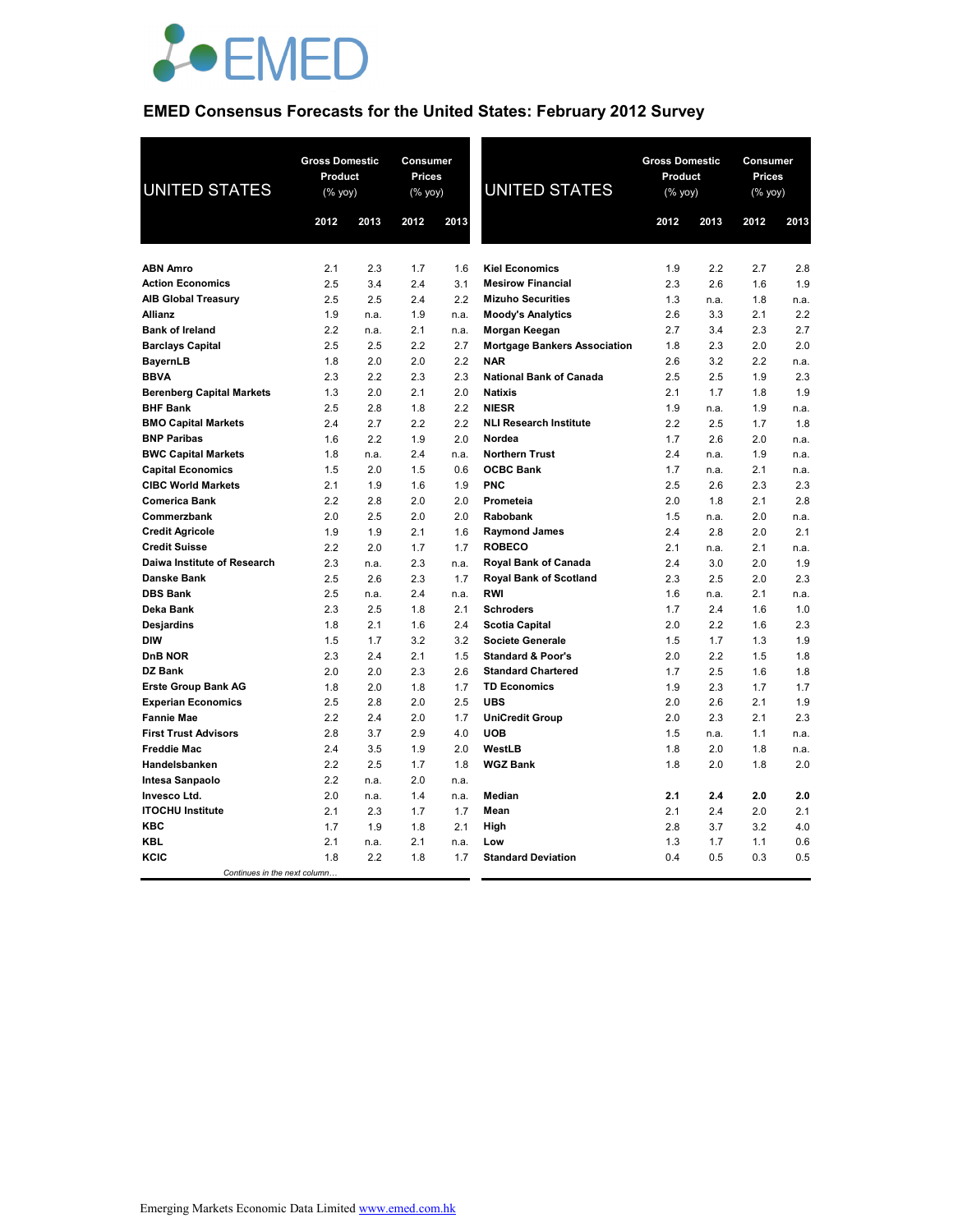

# **EMED Consensus Forecasts for Euro Area: February 2012 Survey**

| <b>EURO AREA</b>                 | <b>Gross Domestic</b><br>Product<br>(% yoy) |        | <b>Consumer</b><br><b>Prices</b><br>(% yoy) |      | <b>EURO AREA</b>                | <b>Gross Domestic</b><br>Product<br>(% yoy) |        | Consumer<br><b>Prices</b><br>(% yoy) |      |
|----------------------------------|---------------------------------------------|--------|---------------------------------------------|------|---------------------------------|---------------------------------------------|--------|--------------------------------------|------|
|                                  | 2012                                        | 2013   | 2012                                        | 2013 |                                 | 2012                                        | 2013   | 2012                                 | 2013 |
|                                  |                                             |        |                                             |      |                                 |                                             |        |                                      |      |
| <b>ABN Amro</b>                  | $-0.8$                                      | 1.4    | 1.6                                         | 1.1  | <b>KBL</b>                      | $-0.3$                                      | n.a.   | 1.8                                  | n.a. |
| <b>Action Economics</b>          | 0.2                                         | 1.0    | 2.0                                         | 1.7  | KCIC                            | $-0.7$                                      | 0.5    | 1.8                                  | 1.8  |
| <b>AIB Global Treasury</b>       | 0.3                                         | 1.2    | 1.9                                         | 1.8  | <b>Kiel Economics</b>           | $-0.1$                                      | 1.2    | 1.6                                  | 1.5  |
| <b>Allianz</b>                   | 0.6                                         | n.a.   | 2.0                                         | n.a. | <b>Mizuho Securities</b>        | 0.1                                         | n.a.   | 1.8                                  | n.a. |
| <b>Bank of Ireland</b>           | 0.1                                         | n.a.   | 1.9                                         | n.a. | Monte Dei Paschi Di Siena       | $-0.4$                                      | 0.5    | 2.9                                  | 2.0  |
| <b>Barclays Capital</b>          | $-0.3$                                      | 0.9    | 2.2                                         | 1.7  | <b>Natixis</b>                  | $-0.3$                                      | 0.7    | 2.2                                  | 1.7  |
| <b>BayernLB</b>                  | $-0.1$                                      | 1.0    | 1.9                                         | 1.6  | <b>NIESR</b>                    | $-0.2$                                      | n.a.   | 2.2                                  | n.a. |
| <b>BBVA</b>                      | 1.0                                         | n.a.   | 1.6                                         | n.a. | <b>NLI Research Institute</b>   | $-0.1$                                      | 0.9    | 1.8                                  | 1.8  |
| <b>Berenberg Capital Markets</b> | $-0.7$                                      | 1.8    | 2.0                                         | 1.8  | Nordea                          | $-0.2$                                      | 1.0    | 1.8                                  | n.a. |
| <b>BHF Bank</b>                  | 0.0                                         | 0.8    | 2.2                                         | 1.9  | <b>OCBC Bank</b>                | $-0.5$                                      | n.a.   | 1.9                                  | n.a. |
| <b>BMO Capital Markets</b>       | $-1.0$                                      | 1.2    | 2.1                                         | 1.6  | Prometeia                       | $-0.4$                                      | 0.9    | 2.2                                  | 1.9  |
| <b>BNP Paribas</b>               | 0.0                                         | 1.2    | 1.9                                         | 1.4  | <b>Rabobank</b>                 | 0.5                                         | n.a.   | 1.5                                  | n.a. |
| <b>BWC Capital Markets</b>       | 1.0                                         | n.a.   | 2.0                                         | n.a. | <b>ROBECO</b>                   | 0.4                                         | n.a.   | 1.8                                  | n.a. |
| <b>Capital Economics</b>         | $-1.0$                                      | $-2.5$ | 1.5                                         | 0.5  | <b>Roubini Global Economics</b> | $-0.8$                                      | $-1.8$ | 1.5                                  | 1.3  |
| <b>CIBC World Markets</b>        | 0.4                                         | n.a.   | 1.7                                         | n.a. | Royal Bank of Canada            | $-0.1$                                      | 1.3    | 2.1                                  | 1.6  |
| Commerzbank                      | $-0.4$                                      | 0.8    | 1.8                                         | 1.4  | <b>Royal Bank of Scotland</b>   | $-0.4$                                      | 0.8    | 2.2                                  | 1.6  |
| <b>Credit Agricole</b>           | 0.0                                         | 1.2    | 1.9                                         | 1.8  | <b>RWI</b>                      | 0.4                                         | n.a.   | 1.5                                  | n.a. |
| <b>Credit Suisse</b>             | $-0.5$                                      | 1.7    | 1.9                                         | 1.6  | <b>Schroders</b>                | $-1.8$                                      | 0.7    | 1.6                                  | 0.8  |
| Danske Bank                      | 0.3                                         | 1.5    | 2.1                                         | 1.7  | <b>Scotia Capital</b>           | $-0.5$                                      | 0.9    | 1.5                                  | 1.7  |
| <b>DBS Bank</b>                  | 0.0                                         | n.a.   | 1.7                                         | n.a. | <b>Societe Generale</b>         | 0.0                                         | 0.7    | 1.9                                  | 1.5  |
| Deka Bank                        | $-0.4$                                      | 1.1    | 2.0                                         | 1.7  | <b>Standard Chartered</b>       | $-1.5$                                      | 1.5    | 1.9                                  | 1.6  |
| <b>DIW</b>                       | $-0.2$                                      | 1.2    | 1.9                                         | 2.0  | <b>TD Economics</b>             | $-1.2$                                      | 1.3    | 2.4                                  | 1.8  |
| <b>DnB NOR</b>                   | $-0.4$                                      | 1.3    | 2.0                                         | 1.3  | <b>UBS</b>                      | $-0.7$                                      | 0.8    | 1.7                                  | 1.8  |
| DZ Bank                          | 0.5                                         | 0.9    | 2.0                                         | 2.2  | <b>UniCredit Group</b>          | 0.6                                         | 1.6    | 2.0                                  | 1.9  |
| <b>Erste Group Bank AG</b>       | 0.2                                         | 1.2    | 1.8                                         | 1.6  | WestLB                          | 0.1                                         | 1.0    | 1.8                                  | n.a. |
| <b>ETLA</b>                      | 0.0                                         | 1.0    | 1.8                                         | 1.8  | <b>WGZ Bank</b>                 | $-0.7$                                      | 0.7    | 1.5                                  | 1.7  |
| <b>EUROFER</b>                   | 0.1                                         | 1.5    | 1.9                                         | 1.8  |                                 |                                             |        |                                      |      |
| <b>Experian Economics</b>        | $-0.4$                                      | 1.0    | 1.9                                         | 1.8  | <b>CONSENSUS</b>                |                                             |        |                                      |      |
| Handelsbanken                    | 0.5                                         | 1.0    | 1.9                                         | n.a. | <b>Median</b>                   | $-0.1$                                      | 1.0    | 1.9                                  | 1.7  |
| Intesa Sanpaolo                  | 0.0                                         | n.a.   | 2.1                                         | n.a. | Mean                            | $-0.2$                                      | 0.9    | 1.9                                  | 1.6  |
| Invesco Ltd.                     | 0.3                                         | n.a.   | 1.8                                         | n.a. | High                            | 1.0                                         | 1.8    | 2.9                                  | 2.2  |
| <b>KBC</b>                       | $-0.2$                                      | 1.4    | 1.7                                         | 1.6  | Low                             | $-1.8$                                      | $-2.5$ | 1.5                                  | 0.5  |
|                                  |                                             |        |                                             |      | <b>Standard Deviation</b>       | 0.5                                         | 0.8    | 0.3                                  | 0.3  |
| Continues in the next column     |                                             |        |                                             |      |                                 |                                             |        |                                      |      |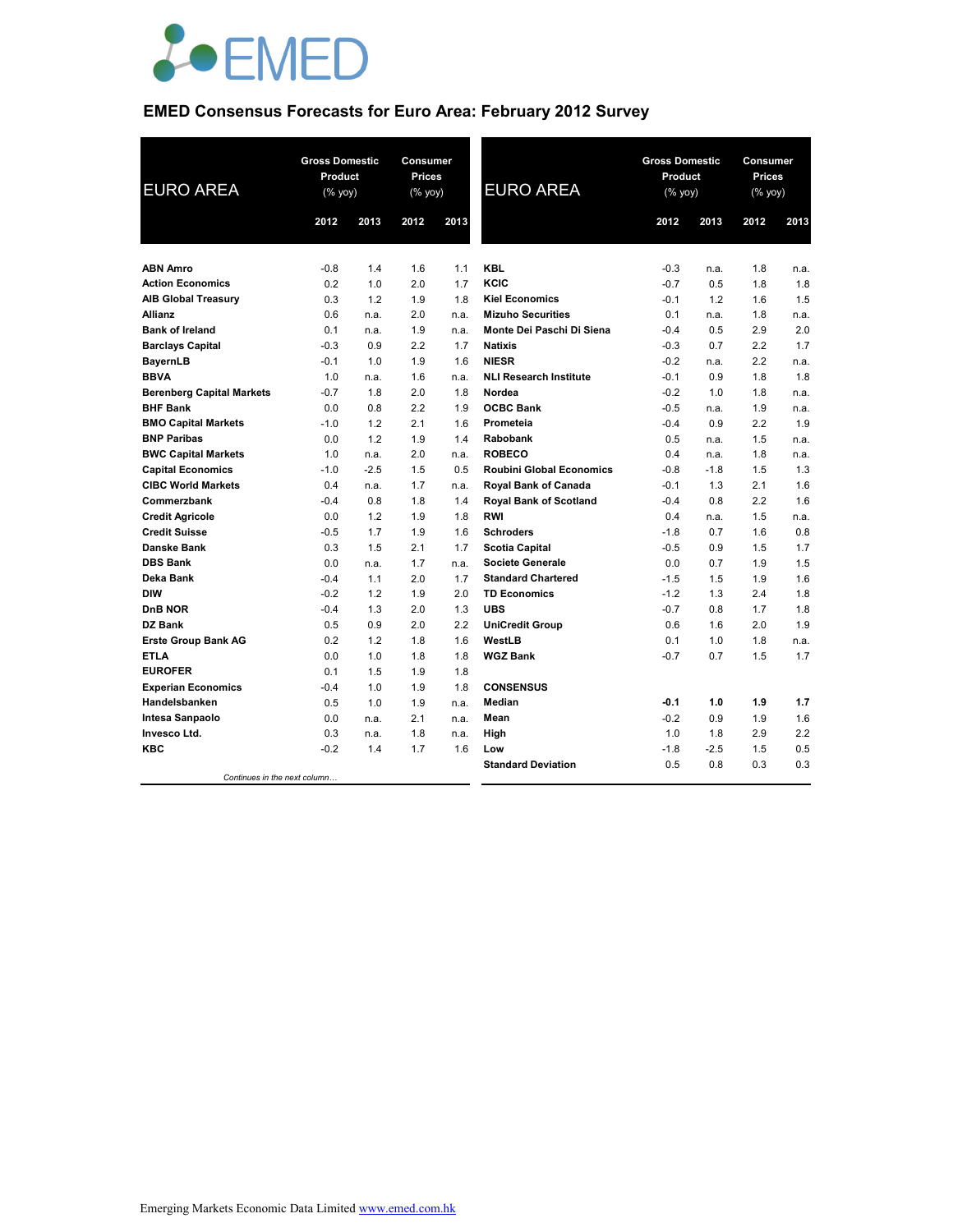

# **EMED Consensus Forecasts for Japan: February 2012 Survey**

| <b>JAPAN</b>                     | <b>Gross Domestic</b><br>Product<br>(% yoy) |      | <b>Consumer</b><br><b>Prices</b><br>$(%$ yoy) |        | <b>JAPAN</b>                    | <b>Gross Domestic</b><br>Product<br>(% yoy) |      | Consumer<br><b>Prices</b><br>(% yoy) |        |
|----------------------------------|---------------------------------------------|------|-----------------------------------------------|--------|---------------------------------|---------------------------------------------|------|--------------------------------------|--------|
|                                  | 2012                                        | 2013 | 2012                                          | 2013   |                                 | 2012                                        | 2013 | 2012                                 | 2013   |
|                                  |                                             |      |                                               |        |                                 |                                             |      |                                      |        |
| <b>ABN Amro</b>                  | 2.2                                         | 1.3  | $-0.3$                                        | 0.2    | KCIC                            | 1.9                                         | 1.5  | 0.0                                  | 0.4    |
| <b>Action Economics</b>          | 2.3                                         | 3.0  | 0.5                                           | 1.0    | <b>Kiel Economics</b>           | 1.8                                         | 1.4  | $-0.5$                               | $-0.3$ |
| <b>AIB Global Treasury</b>       | 1.1                                         | 1.0  | 0.0                                           | 0.0    | <b>Mizuho Securities</b>        | 1.9                                         | n.a. | $-0.4$                               | n.a.   |
| <b>Barclays Capital</b>          | 1.6                                         | 2.0  | $-0.2$                                        | 0.1    | <b>Moody's Analytics</b>        | 1.6                                         | 1.7  | 0.0                                  | 0.3    |
| <b>BayernLB</b>                  | 1.5                                         | 1.4  | 0.1                                           | 0.0    | <b>Natixis</b>                  | 2.1                                         | 0.9  | $-0.5$                               | $-0.3$ |
| <b>BBVA</b>                      | 2.2                                         | 1.3  | $-0.2$                                        | 0.2    | <b>NIESR</b>                    | 1.8                                         | n.a. | $-0.2$                               | n.a.   |
| <b>Berenberg Capital Markets</b> | 1.4                                         | 1.5  | $-0.4$                                        | 0.2    | <b>NLI Research Institute</b>   | 1.7                                         | 1.6  | $-0.1$                               | 0.2    |
| <b>BHF Bank</b>                  | 0.9                                         | 1.5  | $-0.4$                                        | 0.0    | Nordea                          | 2.5                                         | 1.2  | 0.3                                  | n.a.   |
| <b>BMO Capital Markets</b>       | 1.2                                         | 1.6  | 0.1                                           | 0.5    | <b>OCBC Bank</b>                | 1.7                                         | n.a. | $-0.4$                               | n.a.   |
| <b>BNP Paribas</b>               | 1.3                                         | 1.0  | $-0.2$                                        | $-0.2$ | Prometeia                       | 2.0                                         | 1.8  | 0.4                                  | 0.6    |
| <b>BWC Capital Markets</b>       | 1.0                                         | n.a. | 0.2                                           | n.a.   | <b>Rabobank</b>                 | 2.0                                         | n.a. | 0.3                                  | n.a.   |
| <b>Capital Economics</b>         | 1.0                                         | 0.5  | $-0.6$                                        | 0.0    | <b>ROBECO</b>                   | 2.1                                         | n.a. | $-0.2$                               | n.a.   |
| <b>CIBC World Markets</b>        | 2.5                                         | n.a. | $-0.2$                                        | n.a.   | <b>Roubini Global Economics</b> | 1.6                                         | 0.8  | $-0.4$                               | $-0.2$ |
| Commerzbank                      | 2.3                                         | 1.8  | 0.0                                           | 0.2    | <b>Royal Bank of Scotland</b>   | 1.8                                         | 1.5  | $-0.3$                               | $-0.1$ |
| <b>Credit Agricole</b>           | 2.5                                         | 1.3  | 0.1                                           | 0.2    | <b>RWI</b>                      | 2.0                                         | n.a. | 0.0                                  | n.a.   |
| <b>Credit Suisse</b>             | 1.4                                         | 1.6  | $-0.3$                                        | $-0.1$ | <b>Schroders</b>                | 1.8                                         | 1.2  | $-0.2$                               | $-0.2$ |
| Daiwa Institute of Research      | 1.9                                         | n.a. | $-0.4$                                        | n.a.   | <b>Scotia Capital</b>           | 2.2                                         | 1.7  | 0.0                                  | 0.2    |
| <b>Danske Bank</b>               | 2.5                                         | 1.6  | $-0.1$                                        | 0.2    | <b>Societe Generale</b>         | 2.4                                         | 2.2  | $-0.4$                               | 0.1    |
| <b>DBS Bank</b>                  | 2.1                                         | n.a. | $-0.1$                                        | n.a.   | <b>Standard Chartered</b>       | 0.8                                         | 3.1  | $-0.1$                               | 0.2    |
| Deka Bank                        | 1.7                                         | 1.5  | $-0.2$                                        | 0.9    | <b>TD Economics</b>             | 2.2                                         | 1.9  | 0.2                                  | 0.3    |
| <b>DIW</b>                       | 2.2                                         | 1.5  | $-0.3$                                        | 0.0    | <b>UBS</b>                      | 2.5                                         | 1.8  | $-0.1$                               | 0.3    |
| <b>DnB NOR</b>                   | 1.8                                         | 1.7  | $-0.1$                                        | $-0.1$ | <b>UniCredit Group</b>          | 2.0                                         | 1.8  | $-0.3$                               | 0.1    |
| DZ Bank                          | 1.8                                         | 1.3  | 0.0                                           | 0.1    | <b>UOB</b>                      | 2.0                                         | n.a. | $-0.1$                               | n.a.   |
| <b>Erste Group Bank AG</b>       | 2.3                                         | 2.0  | $-0.5$                                        | 0.0    |                                 |                                             |      |                                      |        |
| <b>Experian Economics</b>        | 2.0                                         | 1.7  | $-0.2$                                        | 0.5    | <b>CONSENSUS</b>                |                                             |      |                                      |        |
| Intesa Sanpaolo                  | 2.2                                         | n.a. | $-0.2$                                        | n.a.   | Median                          | 1.9                                         | 1.5  | $-0.2$                               | 0.2    |
| Invesco Ltd.                     | 2.4                                         | n.a. | 0.1                                           | n.a.   | Mean                            | 1.9                                         | 1.6  | $-0.1$                               | 0.1    |
| <b>ITOCHU Institute</b>          | 1.7                                         | 1.8  | $-0.3$                                        | 0.2    | High                            | 2.5                                         | 3.1  | 0.5                                  | 1.0    |
| Japan Center for Economic Res    | 2.1                                         | 1.0  | $-0.1$                                        | 0.3    | Low                             | 0.8                                         | 0.5  | $-0.6$                               | $-0.3$ |
| <b>KBC</b>                       | 1.6                                         | 1.4  | $-0.3$                                        | $-0.2$ | <b>Standard Deviation</b>       | 0.4                                         | 0.5  | 0.2                                  | 0.3    |
| Continues in the next column     |                                             |      |                                               |        |                                 |                                             |      |                                      |        |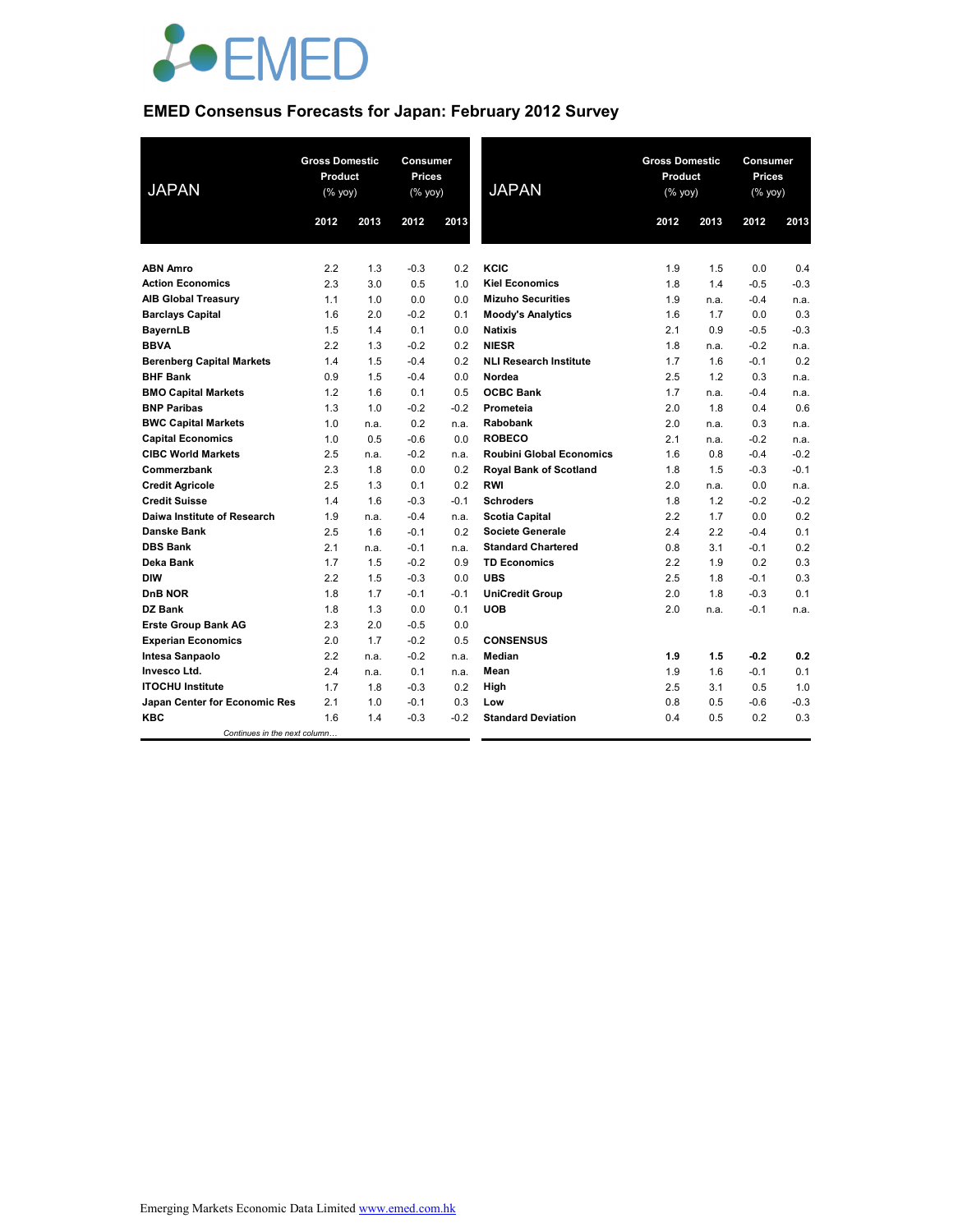

# **EMED Consensus Forecasts for China: February 2012 Survey**

| <b>CHINA</b>                           |      | <b>Gross Domestic</b><br><b>Consumer</b><br>Product<br><b>Prices</b><br><b>CHINA</b><br>$(% \mathsf{Y}^{\prime }\mathsf{Y}^{\prime }\mathsf{Y}^{\prime })$<br>(% yoy) |      |      | <b>Gross Domestic</b><br>Product<br>(% yoy) |      | Consumer<br><b>Prices</b><br>$(% \mathsf{Y}^{\prime }\mathsf{Y}^{\prime }\mathsf{Y}^{\prime })$ |      |      |
|----------------------------------------|------|-----------------------------------------------------------------------------------------------------------------------------------------------------------------------|------|------|---------------------------------------------|------|-------------------------------------------------------------------------------------------------|------|------|
|                                        | 2012 | 2013                                                                                                                                                                  | 2012 | 2013 |                                             | 2012 | 2013                                                                                            | 2012 | 2013 |
|                                        |      |                                                                                                                                                                       |      |      |                                             |      |                                                                                                 |      |      |
| <b>ABN Amro</b>                        | 8.4  | 8.2                                                                                                                                                                   | 4.5  | 4.9  | <b>ICBC</b> International                   | 8.7  | 8.8                                                                                             | 3.7  | 3.6  |
| <b>Action Economics</b>                | 8.0  | 8.4                                                                                                                                                                   | 4.0  | 4.2  | <b>ING</b>                                  | 8.7  | 8.7                                                                                             | 3.5  | 3.5  |
| <b>Allianz</b>                         | 8.5  | 8.3                                                                                                                                                                   | 3.7  | 3.5  | Intesa Sanpaolo                             | 8.2  | 9.1                                                                                             | 3.5  | 3.0  |
| <b>ANZ</b>                             | 9.0  | 9.3                                                                                                                                                                   | 4.0  | 4.5  | Invesco Ltd.                                | 8.7  | n.a.                                                                                            | 3.5  | n.a. |
| <b>Bank Julius Baer</b>                | 7.2  | 9.0                                                                                                                                                                   | 4.0  | 3.5  | <b>JP Morgan</b>                            | 8.2  | 9.3                                                                                             | 3.2  | 3.9  |
| <b>Bank of America - Merrill Lynch</b> | 8.6  | 8.5                                                                                                                                                                   | 3.5  | 4.0  | <b>KBC</b>                                  | 8.3  | 8.5                                                                                             | 3.6  | 3.9  |
| <b>Bank of East Asia</b>               | 8.2  | 8.5                                                                                                                                                                   | 3.0  | 4.5  | KCIC                                        | 8.5  | 8.9                                                                                             | 3.5  | 3.8  |
| <b>Barclays Capital</b>                | 8.1  | 8.4                                                                                                                                                                   | 3.2  | 4.5  | <b>Kiel Economics</b>                       | 8.0  | 8.5                                                                                             | 4.0  | 5.0  |
| <b>BBVA</b>                            | 8.1  | 8.7                                                                                                                                                                   | 3.3  | 3.7  | <b>Moody's Analytics</b>                    | 8.4  | 7.8                                                                                             | 3.7  | 3.0  |
| <b>Berenberg Capital Markets</b>       | 8.5  | 8.5                                                                                                                                                                   | 3.5  | 3.7  | <b>Natixis</b>                              | 8.6  | 8.5                                                                                             | 4.3  | 4.7  |
| <b>BMO Capital Markets</b>             | 8.0  | 8.5                                                                                                                                                                   | 3.3  | 3.5  | <b>NIESR</b>                                | 8.5  | 7.9                                                                                             | 3.7  | 3.6  |
| <b>BNP Paribas</b>                     | 8.5  | 8.3                                                                                                                                                                   | 3.6  | 4.0  | <b>NLI Research Institute</b>               | 8.7  | 9.2                                                                                             | 3.7  | 4.3  |
| <b>BWC Capital Markets</b>             | 8.2  | n.a.                                                                                                                                                                  | 3.5  | n.a. | <b>Nordea</b>                               | 8.5  | 8.1                                                                                             | 4.3  | n.a. |
| <b>Capital Economics</b>               | 8.5  | 7.5                                                                                                                                                                   | 3.0  | 3.0  | <b>OCBC Bank</b>                            | 8.5  | n.a.                                                                                            | 3.0  | n.a. |
| <b>CIBC World Markets</b>              | 8.3  | 9.0                                                                                                                                                                   | 3.5  | n.a. | Rabobank                                    | 8.3  | n.a.                                                                                            | 4.5  | n.a. |
| <b>CICC</b>                            | 8.4  | 9.0                                                                                                                                                                   | 3.5  | n.a. | <b>ROBECO</b>                               | 8.5  | n.a.                                                                                            | 3.8  | n.a. |
| Commerzbank                            | 7.5  | 7.5                                                                                                                                                                   | 4.8  | 5.0  | <b>Roubini Global Economics</b>             | 7.4  | 7.1                                                                                             | 3.2  | 3.0  |
| <b>Credit Agricole</b>                 | 8.0  | 8.5                                                                                                                                                                   | 3.4  | 4.0  | <b>Royal Bank of Scotland</b>               | 8.7  | 8.0                                                                                             | 4.0  | 4.5  |
| <b>Credit Suisse</b>                   | 8.0  | 8.2                                                                                                                                                                   | 4.4  | 4.5  | <b>Scotia Capital</b>                       | 8.6  | 8.9                                                                                             | 4.5  | 4.3  |
| Daiwa Institute of Research            | 8.3  | 7.5                                                                                                                                                                   | 3.3  | 4.0  | <b>Societe Generale</b>                     | 8.1  | 7.7                                                                                             | 3.6  | 4.0  |
| <b>Danske Bank</b>                     | 8.5  | 9.1                                                                                                                                                                   | 3.2  | 3.1  | <b>Standard Chartered</b>                   | 8.1  | 8.7                                                                                             | 2.0  | 3.6  |
| <b>DBS Bank</b>                        | 8.5  | n.a.                                                                                                                                                                  | 4.0  | n.a. | <b>UBS</b>                                  | 8.0  | 8.0                                                                                             | 3.5  | 4.0  |
| Deka Bank                              | 8.0  | 8.2                                                                                                                                                                   | 3.8  | 4.5  | <b>UniCredit Group</b>                      | 8.5  | 9.5                                                                                             | 3.5  | 3.2  |
| <b>DIW</b>                             | 9.4  | 8.2                                                                                                                                                                   | 3.5  | 4.4  | <b>UOB</b>                                  | 8.0  | n.a.                                                                                            | 3.3  | n.a. |
| DnB NOR                                | 8.0  | 7.5                                                                                                                                                                   | 3.8  | 4.0  |                                             |      |                                                                                                 |      |      |
| <b>DZ Bank</b>                         | 8.2  | 8.8                                                                                                                                                                   | 3.0  | 3.4  | <b>CONSENSUS</b>                            |      |                                                                                                 |      |      |
| <b>Erste Group Bank AG</b>             | 9.0  | 9.5                                                                                                                                                                   | 3.3  | 3.0  | Median                                      | 8.3  | 8.5                                                                                             | 3.5  | 4.0  |
| <b>Experian Economics</b>              | 8.1  | 8.5                                                                                                                                                                   | 3.8  | 3.0  | Mean                                        | 8.3  | 8.5                                                                                             | 3.6  | 3.9  |
| <b>FORECAST Pte Ltd</b>                | 8.2  | n.a.                                                                                                                                                                  | 4.0  | n.a. | High                                        | 9.4  | 9.5                                                                                             | 4.8  | 5.0  |
| <b>Guotai Junan Securities</b>         | 8.4  | n.a.                                                                                                                                                                  | 3.0  | n.a. | Low                                         | 7.2  | 7.1                                                                                             | 2.0  | 3.0  |
| Handelsbanken                          | 7.9  | 8.3                                                                                                                                                                   | 4.2  | 4.5  | <b>Standard Deviation</b>                   | 0.4  | 0.6                                                                                             | 0.5  | 0.6  |

 *Continues in the next column…*